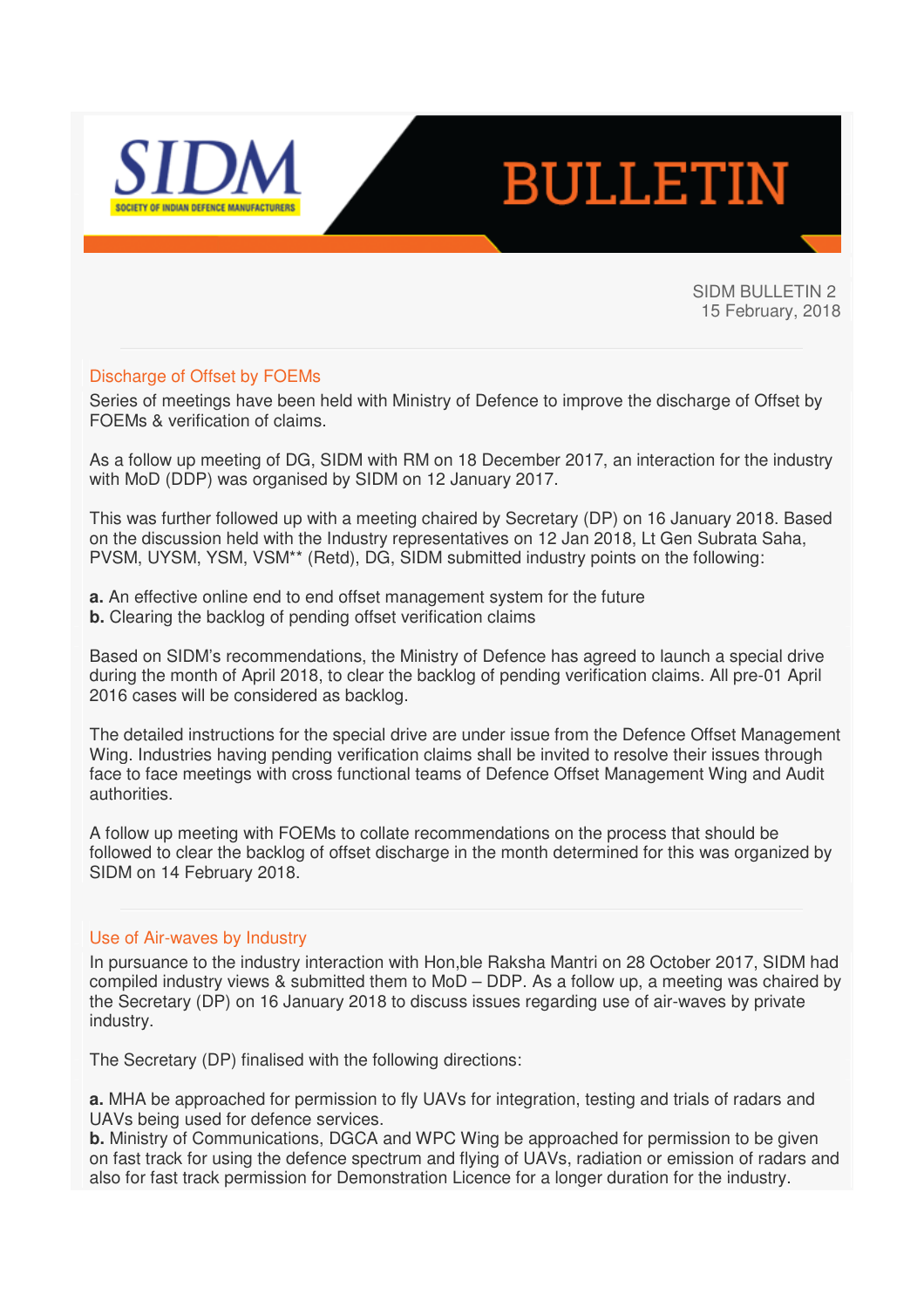**c.** Ministry of Commerce be approached for removal of ban on import of items like radars being utilised by the industry for defence services.

**d.** The Secretary (DP) also directed that an inter-ministerial note be forwarded or if required, the matter be raised at the cabinet level.

#### Government Owned Contractor Operated (GoCo) model for Army Base Workshops

The Directorate General of EME organised a meeting of the representatives from the industry on 31 January 2018 with the aim of implementing the Government Owned Contractor Operated (GOCO) model. The objective of the meeting was to introduce Army Base Workshops (ABWs) & their capacities to private industry and understand from participants their concerns/ queries and suggestions, if any, that could be incorporated in the study that will be commissioned shortly.

A presentation was made on the facilities and work profile of the 8 ABWs, that informed the wide diversity of products and operations as well as minimum guarantee on the overhaul and repair work for the next 8 years.

Post the preliminary meeting by the Directorate General of EME on 31 January 2018, SIDM organised an interactive session with industry on 5 February 2018 to understand industry views on the initiative.

Queries raised and suggestions made by industry representatives are being submitted to appropriate authorities.

More than 50 representatives from about 20 companies were present for the interaction.

#### Aggregation of Radars

A meeting was chaired by the Secretary (DP), Dr Ajay Kumar on 09 February 2018 and was attended by JS (P&C), VCAS, industry and DPSU representatives, officers from the 3 services. The Joint Secretary briefed the participants that the meeting was convened in response to request from industry to have a consolidated requirement of the radars being procured from Revenue Expenditure.

Key points discussed in the meeting are:

► Regarding the need for a consolidated requirement by the industry, the rep from IDS brought out that the new Technology Perspective and Capability Roadmap (TPCR) is being consolidated and would be issued to the industry.

► Secretary (DP) also mentioned that the DefExpo in April 2018 will have changed colours and would be oriented towards encouraging export market.

► Secretary (DP) also informed the members that the DDP is working out measures to create testing facilities especially for the MSMEs. This will be industry led and managed by the industry. ► The industry representatives then sought information regarding the High Power Radar case on the Capital route. The VCAS replied that the RFP will be issued in 3 months.

## Use of Test Facilities by Industry

Secretary (DP), Dr Ajay Kumar chaired a meeting on utilization of the test facilities owned by Government agencies by industry on 12 February 18. Representatives of the armed forces, DPSUs, DRDO & industry attended the meeting.

Joint Secretary NS (DP) mentioned that test facilities were being utilized by the industry since 2016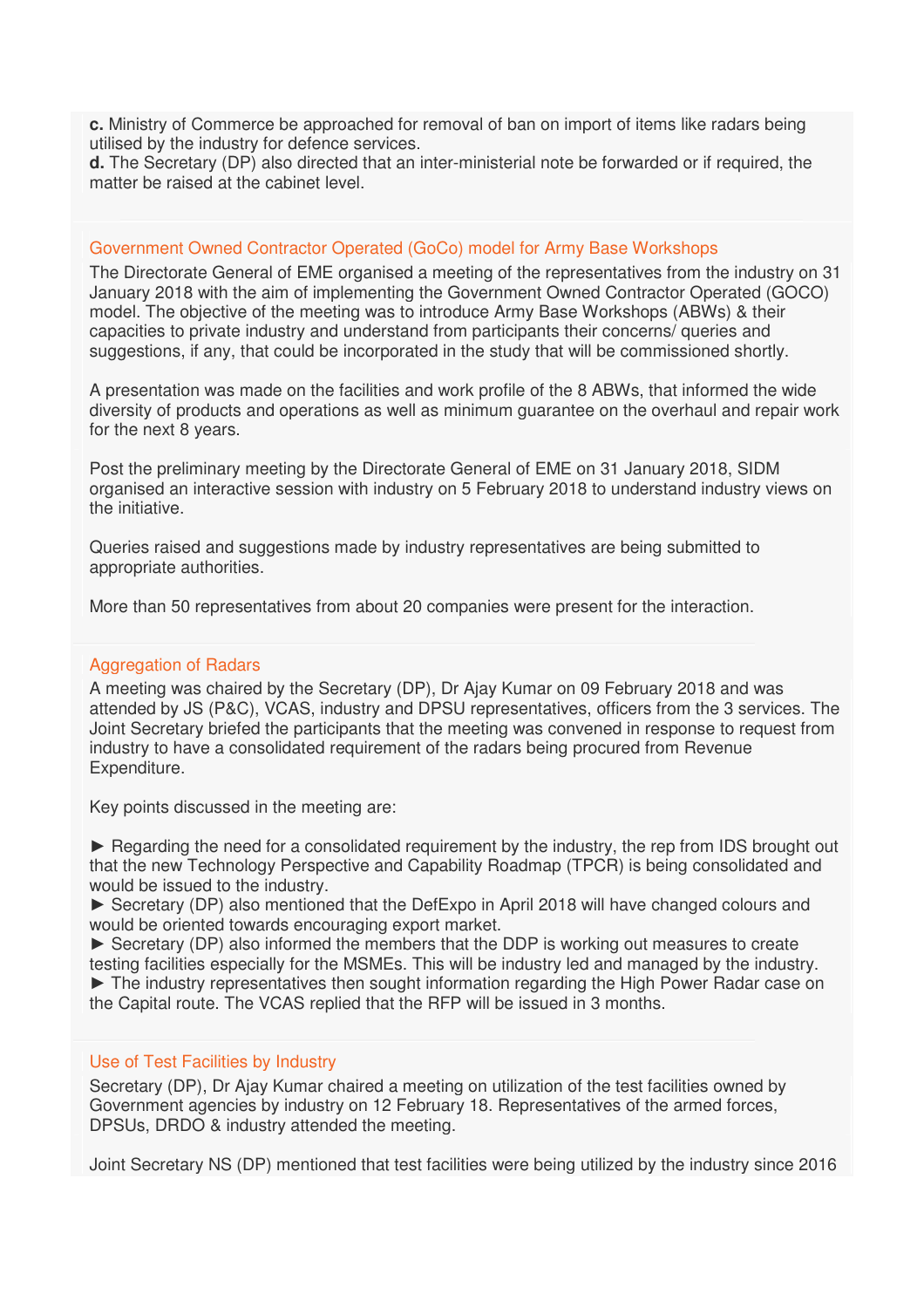and gave out the statistics regarding the usage.

Few issues faced by the industry and discussed in the meeting include:

► Lack of a single window online facility for booking of the test facilities.

► Need for re-registration with each entity for the test facility despite having valid defence manufacturing license.

► Requirement of end user certificate even though the products are for armed forces or MHA. Need for end user certification for R&D tests.

► The DPSUs take an unlimited liability for damage certificate for testing. It would be beneficial if amount of insurance is built into the charges being levied on the industry.

► Making available test facilities as per QRs of the armed forces so that these need not be tested abroad.

Secretary (DP) assured that establishment of a separate test facility for the industry will ensure that global standards on test facilities are made available including online allotment.

## Simplification of Make II Procedure

During an interaction with Hon'ble Raksha Mantri on 28 October 2017, SIDM requested MoD to formulate a process for Make II, that's simple and can be executed expeditiously. In less than 3 months, On 18 January 2018, Raksha Mantri announced a simplified Make II policy at the Defence Industry Development Meet in Chennai

### Small Arms Procurement

SIDM organized an interaction with industry on 25 January 2018 to understand their concerns and seek inputs for SIDM's interaction with Secretary (DP) on the proposals cleared by Defence Acquisition Council for the procurement of Assault Rifles & Carbine.

SIDM organised an interactive session on 5 February 2018 to debrief industry on DG, SIDM's meeting with Secretary (DP) on small arms procurement. More than 70 representatives from 55 companies attended the interaction.

Recently, the Defence Acquisition Council (DAC) chaired by Hon'ble Defence Minister Nirmala Sitharaman on 12 February 2018 approved proposals worth more than Rs 15,000 crore to acquire light machine guns, assault rifles and sniper rifles for the three forces.

25% of the quantity (approx. 7 Lac) would be procured from Ordnance factories and the remaining 75% from the private industry.

# Indigenisation of Items of Russian Origin

SIDM shared the list of spares / components identified for indigenization by the Services / DPSUs for Russian made platforms put out by Ministry of Defence with Indian defence industry and collated their feedback which was shared with Russian Defence attaché. SIDM has been referred as the nodal agency to coordinate with Indian industry and their Russian counter parts.

SIDM team met ROSTEC representatives on 02 February 2018 to understand their concerns and how Russian OEMs would like to take this forward. SIDM has proposed a meeting between